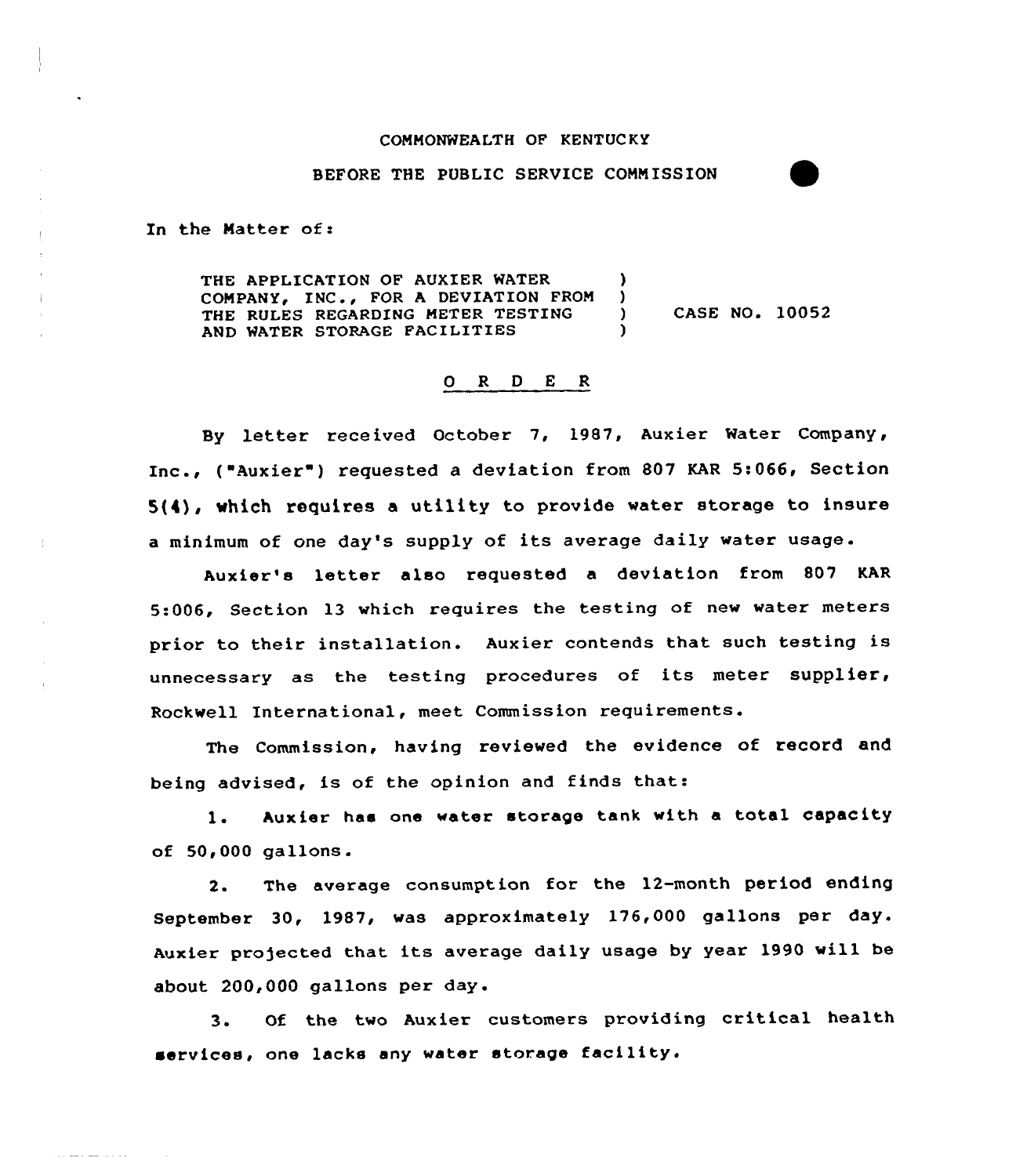4. Auxier should retain a professional engineer registered in the Commonwealth of Kentucky and experienced in the design and operation of water distribution systems to conduct a comprehensive engineering study of Auxier's water system. The engineer should perform the necessary hydraulic and economic analyses to determine the appropriate water storage requirements for Auxier. The engineering study should include an estimate of the costs involved in obtaining the appropriate amount of water storage and the available sources of the funds needed fo<mark>r a</mark>ny propose construction. Xt should also include a detailed discussion of the financial effects that the funding arrangements would have on Auxier and its customers.

5. Because of the time needed to plan, finance and implement <sup>a</sup> program to increase its water storage facilities, Auxier should be granted a deviation from 807 KAR 5:066, Section 5(4) until July 1, 1991, to bring it within compliance of the Commission's water storage requirements.

6. The request for permission to install new meters without testing by Auxier is considered herein as a request per 807 KAR 5c006, Section 13(2) for approval of the test performed by the meter manufacturer. Two requirements must be met before the Commission can grant such approval:

a. Certification of meter manufacturers' test facilities and procedures by the Commission (Commission has approved Rockwell's Uniontown, Pennsylvania testing facilities).

b. The receipt of <sup>a</sup> letter from Auxier notifying the Commission of its intention to use the meter test data supplied by

 $-2-$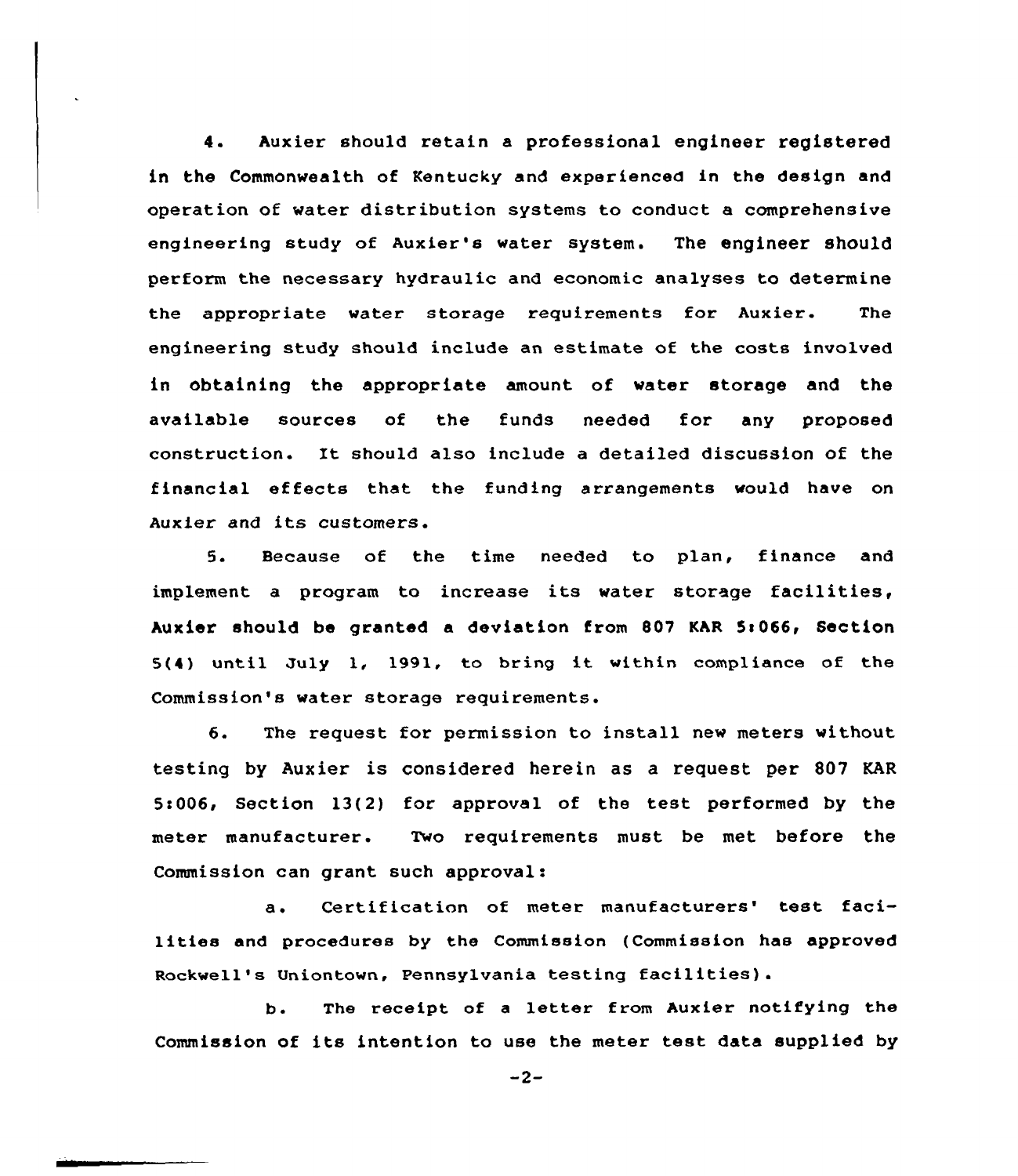its meter manufacturer. Upon receipt of huxier's notification of intent to use Rockwell's test data, the Commission's approval will be granted to use Rockwell's test data for 5/8-inch through 2-inch meters manufactured and tested by Rockwell's Uniontown, Pennsylvania plant. As of the date of this Order, no other manufacturer's facilities have been certified by the Commission and no approval for use of other manufacturer's test data can be granted.

IT IS THEREFORE ORDERED that:

1. Auxier be and it hereby is granted <sup>a</sup> deviation from <sup>807</sup> KAR 5:066, Section 5(4) until July 1, 1991.

2. Auxier shall retain a professional engineer to conduct a comprehensive engineering study of its water distribution system as outlined in Finding Number <sup>4</sup> herein. Auxier shall file <sup>a</sup> copy of the report of this study with this Commission no later than September 1, 1988.

3. Auxier shall take all necessary actions to bring its water storage facilities within compliance of the Commission regulations prior to the expiration date of the deviation herein granted.

4. Auxier's request for deviation from 807 KAR 5:006, Section 13 is denied.

 $-3-$